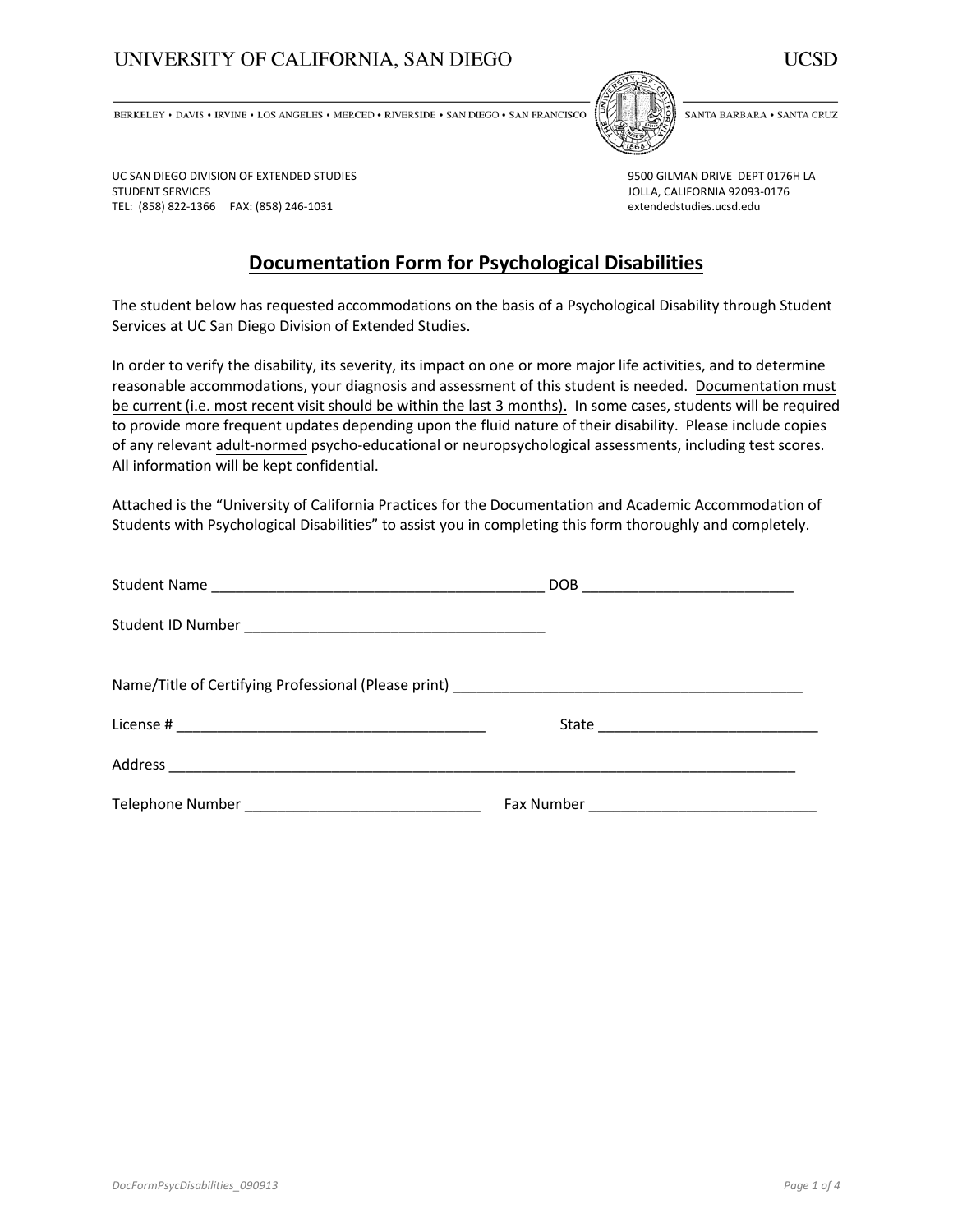## **Student Authorization:**

I, \_\_\_\_\_\_\_\_\_\_\_\_\_\_\_\_\_\_\_\_\_\_\_\_\_\_\_\_\_\_\_\_\_\_\_, am requesting academic support services through UC San Diego Division of Extended Studies Student Services. They require current and comprehensive documentation of my disability/medical condition prior to receiving services through UC San Diego Division of Extended Studies. I acknowledge that by requesting academic accommodations, I am authorizing the UC San Diego Division of Extended Studies Student Services Disability Coordinator to discuss information relevant to my disability with my medical provider. I understand UC San Diego Division of Extended Studies will keep my information confidential as per UC Policy and Procedures Manual Section 160-2.

| <b>Student Signature:</b> | Date: |
|---------------------------|-------|
|---------------------------|-------|

## **Provider Certification:**

I certify, by my signature below, that I conducted or formally supervised and co-signed the diagnostic assessment of the student named above. In cases where the diagnostic assessment of the student was performed by another clinician, my signature confirms the review of the original assessment and agreement of the diagnosis.

| ΟR                                                                                                      |                                                                                                                                                 |  |  |  |  |  |  |
|---------------------------------------------------------------------------------------------------------|-------------------------------------------------------------------------------------------------------------------------------------------------|--|--|--|--|--|--|
| If you feel you <b>CANNOT</b> provide documentation for this student, please indicate the reason below: |                                                                                                                                                 |  |  |  |  |  |  |
| I am not treating this student                                                                          | I have not diagnosed this student                                                                                                               |  |  |  |  |  |  |
| I have referred to another clinician                                                                    | I have referred for additional evaluation                                                                                                       |  |  |  |  |  |  |
| I would need additional sessions with the<br>student to complete this form<br>Other                     | I have insufficient information to describe<br>functional limitations that would impact<br>the student's academic work/major life<br>activities |  |  |  |  |  |  |

**Provider Signature:** \_\_\_\_\_\_\_\_\_\_\_\_\_\_\_\_\_\_\_\_\_\_\_\_\_\_\_\_\_\_\_\_\_\_\_\_\_\_\_\_\_\_\_ **Date:** \_\_\_\_\_\_\_\_\_\_\_\_\_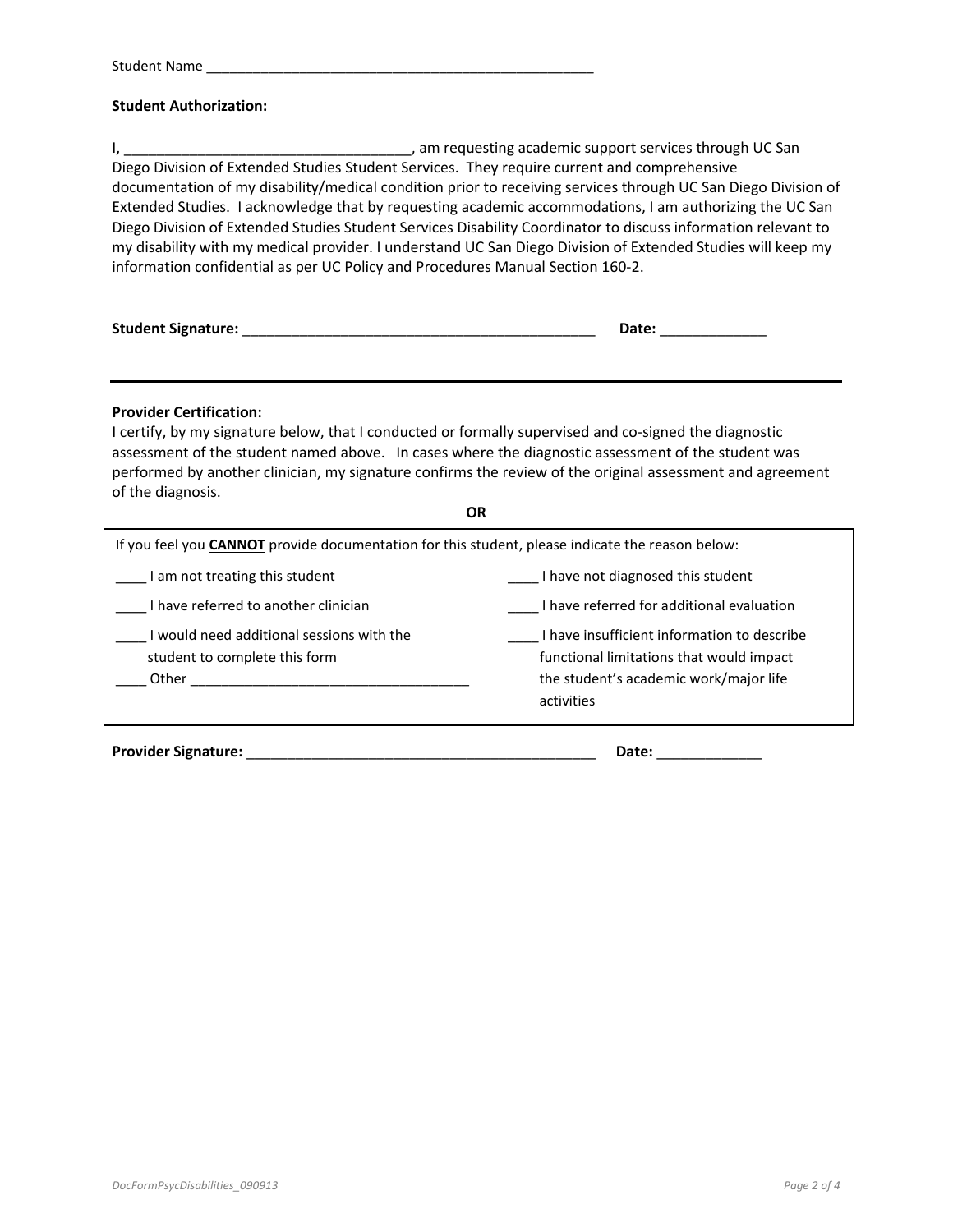DSM-5: Please include all relevant diagnostic information including subtypes and/or specifiers for diagnostic domains and subgroups (as indicated in DSM-5) including V/Z codes: psychosocial and environmental stressors.

1. What are the current diagnoses for this student? (Please provide all pertinent DSM-5 codes or diagnoses.)

| 2. | What is the initial date of the diagnosis(es)? __________________________________                                                                                                                                                         |  |  |  |  |  |  |  |  |
|----|-------------------------------------------------------------------------------------------------------------------------------------------------------------------------------------------------------------------------------------------|--|--|--|--|--|--|--|--|
| 3. | Is the student currently under your care for this diagnosis(es)?<br><b>YES</b><br>NO.                                                                                                                                                     |  |  |  |  |  |  |  |  |
| 4. |                                                                                                                                                                                                                                           |  |  |  |  |  |  |  |  |
| 5. | List the dates you saw the student within the last 6 months for this diagnosis(es)?                                                                                                                                                       |  |  |  |  |  |  |  |  |
|    | 6. Has this student ever been hospitalized for psychological issues?<br>NO                                                                                                                                                                |  |  |  |  |  |  |  |  |
|    | 7. Has this student ever attempted suicide?<br>NO.                                                                                                                                                                                        |  |  |  |  |  |  |  |  |
|    | 8. Level of Severity without Treatment: Mild 1 2 3 4 5 Moderate 6 7 8 9 10 Severe                                                                                                                                                         |  |  |  |  |  |  |  |  |
|    | Level of Severity with Treatment: Mild 1 2 3 4 5 Moderate 6 7 8 9 10 Severe                                                                                                                                                               |  |  |  |  |  |  |  |  |
| 9. | Please indicate which of the following assessments or evaluation procedures were used to arrive at<br>the diagnosis(es). Include copies of any neuropsychological or psycho-educational testing including<br>test scores.                 |  |  |  |  |  |  |  |  |
|    | Structured/Unstructured Interviews with the Student<br>$\perp$<br>Interviews with Others<br>1<br>1<br><b>Behavioral Observations</b><br>1<br>Developmental History<br><b>Educational History</b><br><b>Medical History</b><br>J<br>J<br>1 |  |  |  |  |  |  |  |  |
|    | Standardized or Non-Standardized Ratings Scales<br>1<br>1                                                                                                                                                                                 |  |  |  |  |  |  |  |  |
|    | 10. Describe the student's current and specific functional limitations that result from the impairment's                                                                                                                                  |  |  |  |  |  |  |  |  |

impact on the activities listed in Question 11, particularly with regard to an academic environment. \_\_\_\_\_\_\_\_\_\_\_\_\_\_\_\_\_\_\_\_\_\_\_\_\_\_\_\_\_\_\_\_\_\_\_\_\_\_\_\_\_\_\_\_\_\_\_\_\_\_\_\_\_\_\_\_\_\_\_\_\_\_\_\_\_\_\_\_\_\_\_\_\_\_\_\_\_\_\_

\_\_\_\_\_\_\_\_\_\_\_\_\_\_\_\_\_\_\_\_\_\_\_\_\_\_\_\_\_\_\_\_\_\_\_\_\_\_\_\_\_\_\_\_\_\_\_\_\_\_\_\_\_\_\_\_\_\_\_\_\_\_\_\_\_\_\_\_\_\_\_\_\_\_\_\_\_\_\_ \_\_\_\_\_\_\_\_\_\_\_\_\_\_\_\_\_\_\_\_\_\_\_\_\_\_\_\_\_\_\_\_\_\_\_\_\_\_\_\_\_\_\_\_\_\_\_\_\_\_\_\_\_\_\_\_\_\_\_\_\_\_\_\_\_\_\_\_\_\_\_\_\_\_\_\_\_\_\_